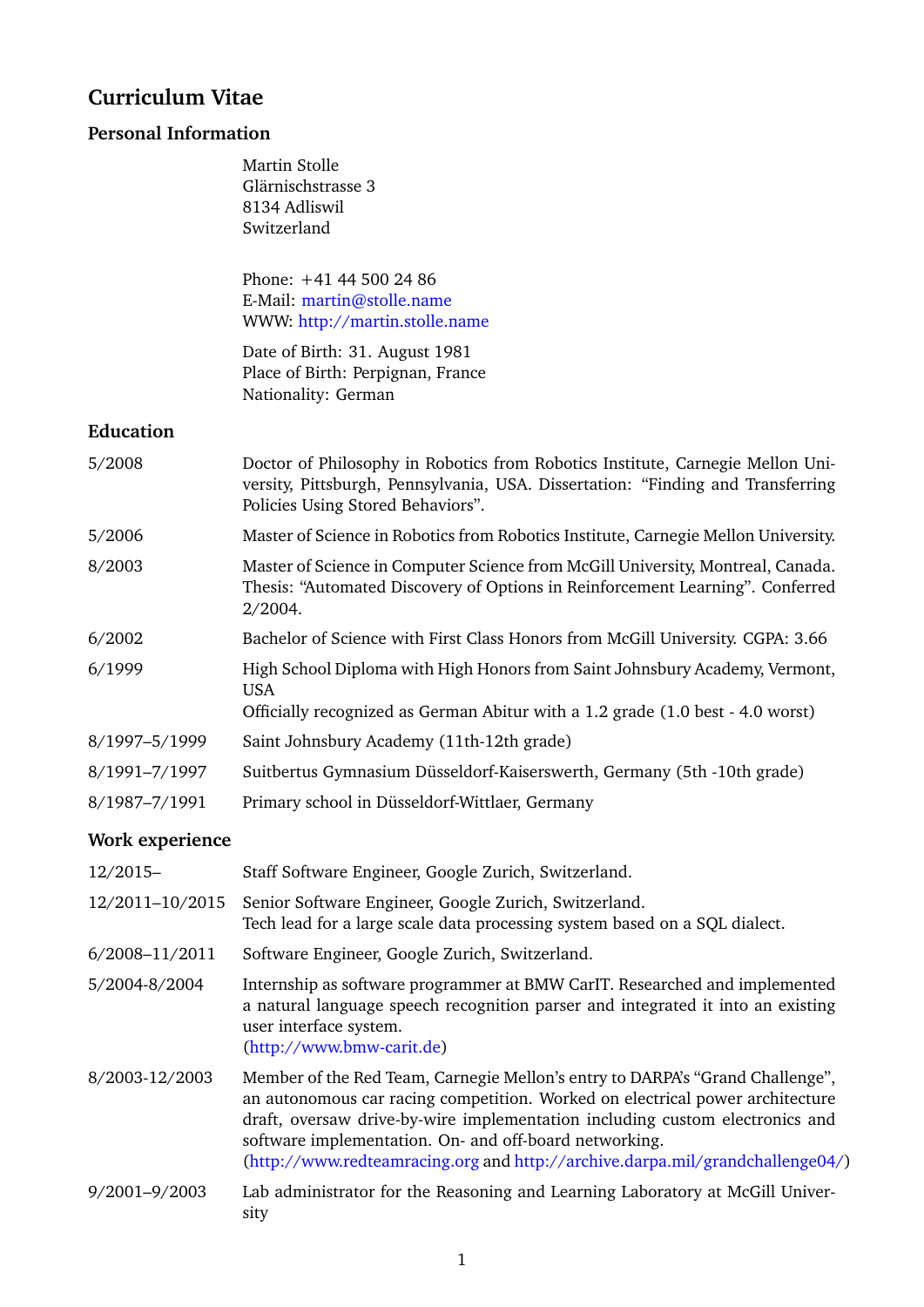| 10/1999-9/2003    | Member of the McGill Science Computer Taskforce (student-run volunteer orga-<br>nization administering the campus-wide Faculty of Science undergraduate com-<br>puter labs at McGill University, Montreal, Canada)<br>(http://taskforce.sus.mcgill.ca) |
|-------------------|--------------------------------------------------------------------------------------------------------------------------------------------------------------------------------------------------------------------------------------------------------|
| $6/2001 - 7/2001$ | Internship as programmer at ismap.com (now defunct) (Marseille, France)                                                                                                                                                                                |
| 5/2000-7/2000     | Internship as system administrator at ihrpreis.de (now defunct) (Düsseldorf, Ger-<br>many)                                                                                                                                                             |
| 1997-1999         | Network and web page administrator at Saint Johnsbury Academy (Saint Johns-<br>bury, Vermont, USA)                                                                                                                                                     |

#### **Research Experience**

- 3/2007–5/2007 Guest researcher with Prof. Rüdiger Dillman at the University of Karlsruhe, Germany Working on learning by example, and visual surveying for the ARMA III humanoid robot.[\(http://his.anthropomatik.kit.edu/\)](http://his.anthropomatik.kit.edu/)
- 9/2003–5/2008 Working with Prof. Christopher Atkeson at the Robotics Institute, Carnegie Mellon University. Working on transfer learning in continuous domains.
- 9/2001–8/2003 Research Assistant working with Prof. Doina Precup in the School of Computer Science, McGill University. Working on automated discovery of options in Reinforcement Learning
- 1/2001–4/2001 Research Assistant in the Laboratory for Natural and Simulated Cognition at McGill University. Implemented a Java Applet comparing and contrasting Backpropagation Neural Networks and Cascade Correlation Neural Networks [\(http://www.psych.mcgill.ca/labs/lnsc/html/Lab-Home.html\)](http://www.psych.mcgill.ca/labs/lnsc/html/Lab-Home.html)
- 1/2001–4/2001 Honors Project (supervisor: Prof. Doina Precup): "Learning Options in Reinforcement Learning" at McGill University

#### **Teaching Experience**

| $6/2008 -$     | "Life of a Dollar", part of Google internal orientation program (several times per<br>vear) |
|----------------|---------------------------------------------------------------------------------------------|
| 9/2005-12/2005 | Teaching Assistant for 16-862, Mobile Robot Programming                                     |
| 1/2000-4/2000  | Marker for 189-133, an introductory linear algebra course                                   |

### **Awards and Honors**

| 10/2003    | Most Valued Engineer of the week for Red Team                                          |
|------------|----------------------------------------------------------------------------------------|
| 11/2002    | Honorable Mention at the ACM Regional Contest, East Central North America<br>Region    |
| 11/2001    | Honorable Mention at the ACM Regional Contest, East Central North America<br>Region    |
| since 2001 | Member of the Golden Key International Honour Society                                  |
| 2001       | Emily Ross Crawford Scholarship and James McGill Award at McGill University            |
| 1999       | Mathematics Award, Science Award and Faculty Service Price at St. Johnsbury<br>Academy |
| 1999       | AP Scholar with Distinction                                                            |
| since 1999 | Member of the National Honour Society, USA                                             |
| since 1994 | Member of Mensa Germany                                                                |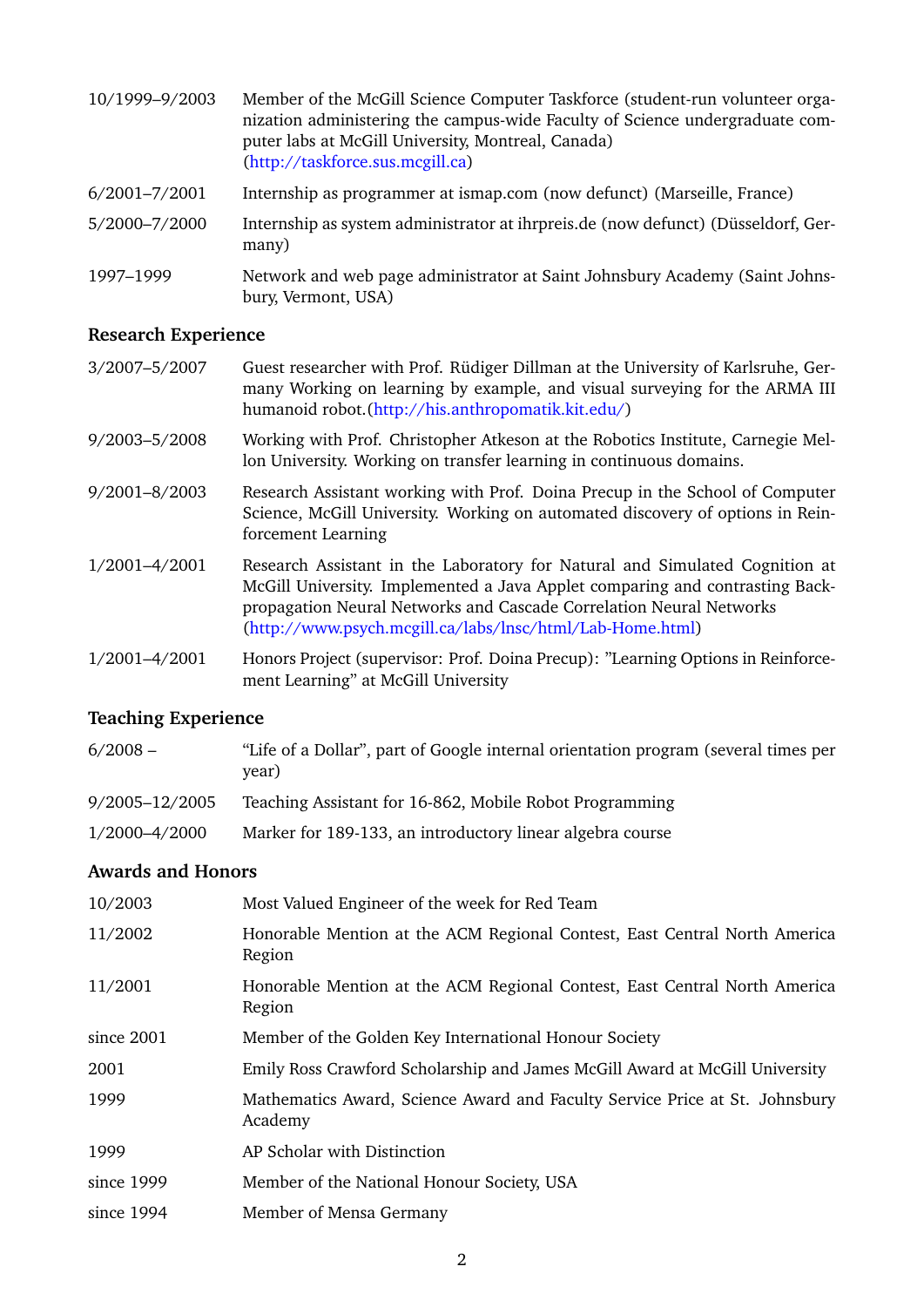#### **Publications**

- [1] R. Buessow, M. Stolle, B. Vlasyuk, and O. Bachmann. Performing pre-aggregation and reaggregation using the same query language, July 5 2012. US Patent App. 13/388,487. URL: <https://www.google.com/patents/US20120173519>.
- [2] Matt Zucker, Nathan Ratliff, Martin Stolle, Joel Chestnutt, J Andrew Bagnell, Christopher G Atkeson, and James Kuffner. Optimization and learning for rough terrain legged locomotion. *Int. J. Rob. Res.*, 30(2):175–191, 2011. [doi:10.1177/0278364910392608](http://dx.doi.org/10.1177/0278364910392608).
- [3] Martin Stolle and Christopher Atkeson. Finding and transferring policies using stored behaviors. *Auton. Robots*, 29(2):169–200, 2010. URL: [http://martin.stolle.name/all\\_abstracts.](http://martin.stolle.name/all_abstracts.shtml#1825445) [shtml#1825445](http://martin.stolle.name/all_abstracts.shtml#1825445), [doi:10.1007/s10514-010-9191-2](http://dx.doi.org/10.1007/s10514-010-9191-2).
- [4] Martin Stolle. *Finding and Transferring Policies Using Stored Behaviors*. PhD thesis, Robotics Institute, Carnegie Mellon University, Pittsburgh, PA, May 2008. URL: [https://www.ri.cmu.](https://www.ri.cmu.edu/publication_view.html?pub_id=6098&menu_code=0307) [edu/publication\\_view.html?pub\\_id=6098&menu\\_code=0307](https://www.ri.cmu.edu/publication_view.html?pub_id=6098&menu_code=0307).
- [5] Martin Stolle and Christopher Atkeson. Transfer of policies based on trajectory libraries. In *Proceedings of the International Conference on Intelligent Robots and Systems (IROS 2007)*, 2007. URL: <http://martin.stolle.name/pubs/stolle2007transfer.pdf>, [doi:10.1109/](http://dx.doi.org/10.1109/IROS.2007.4399364) [IROS.2007.4399364](http://dx.doi.org/10.1109/IROS.2007.4399364).
- [6] Martin Stolle and Christopher G. Atkeson. Knowledge transfer using local features. In *Proceedings of the IEEE Symposium on Approximate Dynamic Programming and Reinforcement Learning (ADPRL 2007)*, 2007. URL: <http://martin.stolle.name/pubs/stolle2007knowledge.pdf>, [doi:10.1109/ADPRL.2007.368165](http://dx.doi.org/10.1109/ADPRL.2007.368165).
- [7] Martin Stolle and Christopher G. Atkeson. Policies based on trajectory libraries. In *Proceedings of the International Conference on Robotics and Automation (ICRA 2006)*, 2006. URL: [http://](http://martin.stolle.name/pubs/stolle2006policies.pdf) [martin.stolle.name/pubs/stolle2006policies.pdf](http://martin.stolle.name/pubs/stolle2006policies.pdf), [doi:10.1109/ROBOT.2006.1642212](http://dx.doi.org/10.1109/ROBOT.2006.1642212).
- [8] Martin Stolle. Automated discovery of options in reinforcement learning. Master's thesis, McGill University, February 2004. URL: <http://martin.stolle.name/pubs/stolle2004thesis.pdf>.
- [9] Martin Stolle and Doina Precup. Learning options in reinforcement learning. *Lecture Notes in Computer Science*, 2371:212–223, 2002. URL: [http://martin.stolle.name/pubs/](http://martin.stolle.name/pubs/stolle2002learning.pdf) [stolle2002learning.pdf](http://martin.stolle.name/pubs/stolle2002learning.pdf).
- [10] Francois Rivest, Martin Stolle, and Thomas Shulz. LNSC cascade-correlation simulator applet. WWW, 2001. URL: [http://www.psych.mcgill.ca/perpg/fac/shultz/cdp/lnsc\\_applet.](http://www.psych.mcgill.ca/perpg/fac/shultz/cdp/lnsc_applet.htm) [htm](http://www.psych.mcgill.ca/perpg/fac/shultz/cdp/lnsc_applet.htm).

#### **Skills**

|                          | Programming Languages Java, C++, C, Turbo Pascal, Objective Pascal (Delphi), M68k Assembler,<br>Scheme, Prolog, Basic, Logo, Perl, VBScript, JScript, Bash Scripts, HTML, Javascript<br>and CSS                       |
|--------------------------|-----------------------------------------------------------------------------------------------------------------------------------------------------------------------------------------------------------------------|
| <b>Operating Systems</b> | Windows (3.1, 95, 98, NT4 Workstation, NT4 Server, 2000 Professional, 2000<br>Server, XP Home Edition and XP Professional), Linux (Debian, Red Hat, SuSE<br>and Mandrake), SunOS (Solaris 7 and Solaris 8) and MacOS. |
| Languages                | German: mother tongue<br>English: excellent in reading, speaking and writing<br>French: very good in reading, speaking and writing                                                                                    |
|                          |                                                                                                                                                                                                                       |

#### **Miscellaneous**

| 2002 | Captain of the 2002 McGill ACM Contest Team |
|------|---------------------------------------------|
|------|---------------------------------------------|